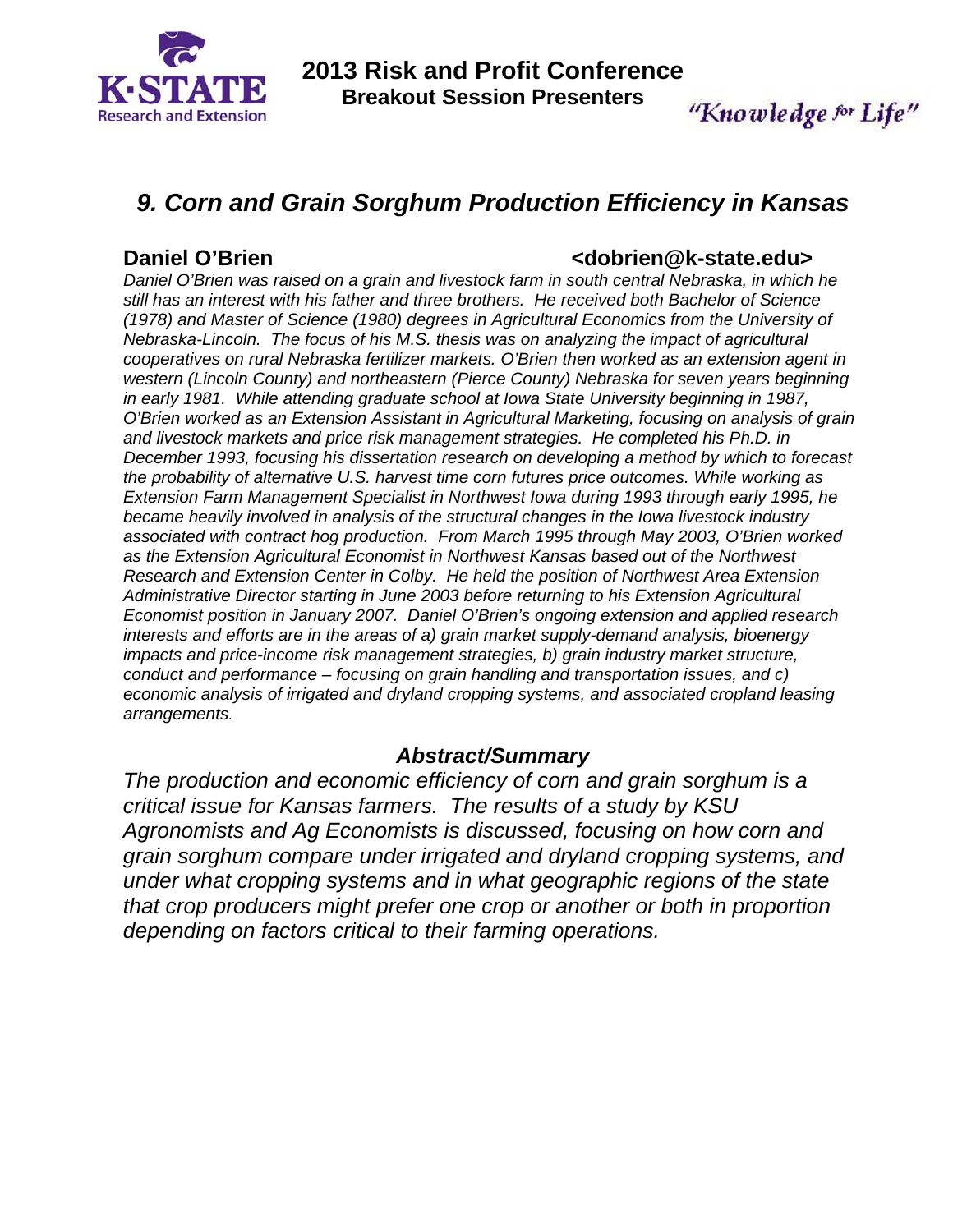# **The Efficiency of**

**Corn & Grain Sorghum** 

# **Production in Kansas**

Daniel O'Brien Extension Agricultural Economist Kansas State University

> Kansas State UKIVERSIT

# Results of Joint KSU Agronomy - Ag

### Economics Study (April 2012 - June 2013)

- Kraig Roozeboom KSU Agronomy, Manhattan
- Loyd Stone KSU Agronomy, Manhattan
- Alan Schlegel KSU Agronomy, SWREC-Tribune
- Curtis Thompson KSU Agronomy, Manhattan
- Keith Janssen KSU Agronomy, Eastern Kansas (Retired)
- Mykel Taylor KSU Agricultural Economics, Manhattan
- $-$  Bill Golden KSU Agricultural Economics
- Daniel O'Brien KSU Agricultural Economic, NWREC-Colby
- Michael Langemeier Purdue Agricultural Economics (formerly KSU)
- Yared Assefa Mulisa KSU Agronomy Post-doc
- Marcus Brix KSU Agricultural Economics Graduate Assistant

#### Project Sponsor: Kansas Corn Commission

## Key Corn & Grain Sorghum Issues

- A. Identifying key corn / sorghum characteristics in terms of plant morphology, physiology, & phenology that determine each crop's productive capabilities
- B. Breakeven dryland yields for corn / sorghum & the impact of environmental factors
- C. Impact of drought tolerant corn hybrids
- D. Irrigated corn / sorghum breakeven yields & water use efficiency
- E. Fall post-harvest soil moisture use for corn / sorghum

### Key Corn & Sorghum Issues (more)

- F. Harvested acre & price trends for corn & grain sorghum in Kansas
- G. Comparing crop nutrient & pesticide use & use efficiencies for corn & grain sorghum
- H. How crop rotations, growing seasons & other factors affect Kansas corn & grain sorghum enterprises
- I. Determine how farmer's economic cost efficiency is affected by corn, grain sorghum & other farm enterprises in Kansas

# A. Key Crop Characteristics

Morphology, Physiology & Development Stages

- Appearance of Corn / Sorghum is similar above ground & in vegetative growth stages (*morphology*)
	- Their *physiology* & *developmental stages* also are similar in resource rich environments.
- Notable Differences (re: Morphology, Physiology & Phenology)
- Adaptation to different levels of stress conditions

### A. Key Crop Characteristics (more)

#### **Corn**

- **Tends to have taller stalks & relatively more leaves**
- **Favoring greater interception of photosynthetically-active** radiation & greater yield in *resource rich environments*
- **Sorghum**
	- **Relatively more deeply & densely rooted**
	- Maintains physiological activities at higher levels than corn in low water conditions
	- Has plasticity to hasten or delay phenological events (growth stages) under *water deficit stress conditions*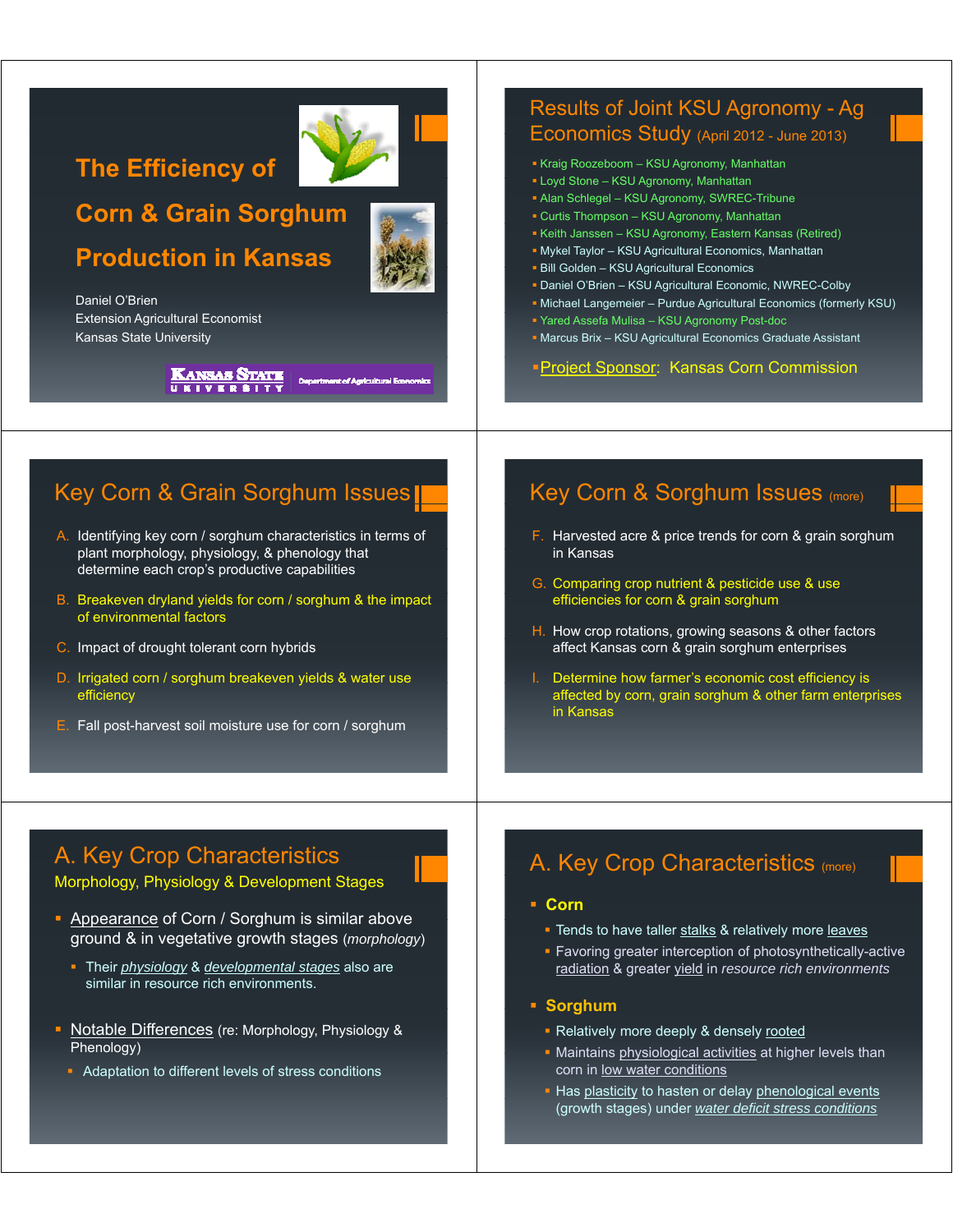### B. Breakeven Dryland Yields

#### **KSU Corn & Sorghum Performance Trial Results**

- **Corn** Higher average & max yields than sorghum
- **Grain Sorghum** less  $\hat{v} \theta$  yield variation than corn
- Comparing Yields in "Harsh" Environments
- **Environmental conditions driving dryland grain sorghum** yields  $\sqrt{0}$  40 bu /ac were "harsher" than those driving dryland corn yields  $\sqrt[1]{2}$  40 bu /ac
- Weather conditions in different months were critical for dryland corn versus grain sorghum

### B. Breakeven Dryland Yields (more)

#### **KSU Variety Trials: 1992-2012**

- $\blacksquare$  Dryland Corn  $\blacksquare$  121 bu/ac average
- $\blacksquare$  Dryland Sorghum  $\blacksquare$  = 103 bu/ac average
- Corn = Sorghum "Cutoff" =  $100 \text{ bu/ac}$

#### **KSU Variety Trials: 2007-2012**

- 
- 
- $\blacksquare$  Dryland Corn  $\blacksquare$  122 bu/ac average
- Dryland Sorghum = 99 bu/ac average
- Corn = Sorghum "Cutoff" =  $96$  bu/ac
- **IF** dryland corn yields **decline** to the level of grain sorghum yields, then grow sorghum *(KSU Variety Trials)*

### B. Breakeven Dryland Yields (more)

#### **Kansas USDA NASS Yields: 1992-2012**

- 
- Dryland Corn  $= 87$  bu/ac average
- $\blacksquare$  Dryland Sorghum  $\blacksquare$  66 bu/ac average
	-
- Corn = Sorghum "Cutoff" =  $64$  bu/ac

#### **Kansas USDA NASS Yields: 2007-2012**

- $\blacksquare$  Dryland Corn  $\blacksquare$  89 bu/ac average
- $\blacksquare$  Dryland Sorghum  $\blacksquare$  68 bu/ac average
- **IF** dryland corn yields **decline** to the level of grain sorghum yields, then grow sorghum *(USDA NASS yields)*
	- *Same result as for KSU Variety Performance Trials*

### B. Western KS Dryland Profitability (more+)

#### **Assumptions**

- KSU Corn / Sorghum Variety Trial Yields (1992-2012)
- **KSU Crop enterprise cost estimates (Farm Mgmt. Guides)**
- Corn vs Sorghum average basis difference
- Crop Insurance Coverage

#### **Results**

- 
- Northwest Kansas  $\Box$  Advantage dryland corn
- Southwest Kansas  $\bigcirc$  Advantage dryland sorghum
- $\triangleright$  Reflecting periodic harsh weather patterns & KSU Variety Trial results in 1992-2012 in NW & SW Kansas

# C. Drought Tolerant Corn Hybrids

#### **DT Corn Varieties by Company**

- Optimum<sup>®</sup> AQUAmax<sup>TM</sup>  $\Rightarrow$  Pioneer
- DroughtGardTM Ö Monsanto
- 
- Agrisure Artesian<sup>TM</sup> <sup>→</sup> Syngenta
- **Limited DT Corn Yield Public Data** 
	- **Recent yield experiments at Etter, TX & Topeka, KS**
	- At very low & very high yielding environments, regular & DT corn hybrids showed **no** significant yield differences.
	- In medium yielding environments, DT corn had a yield advantage in most cases over regular corn hybrids.

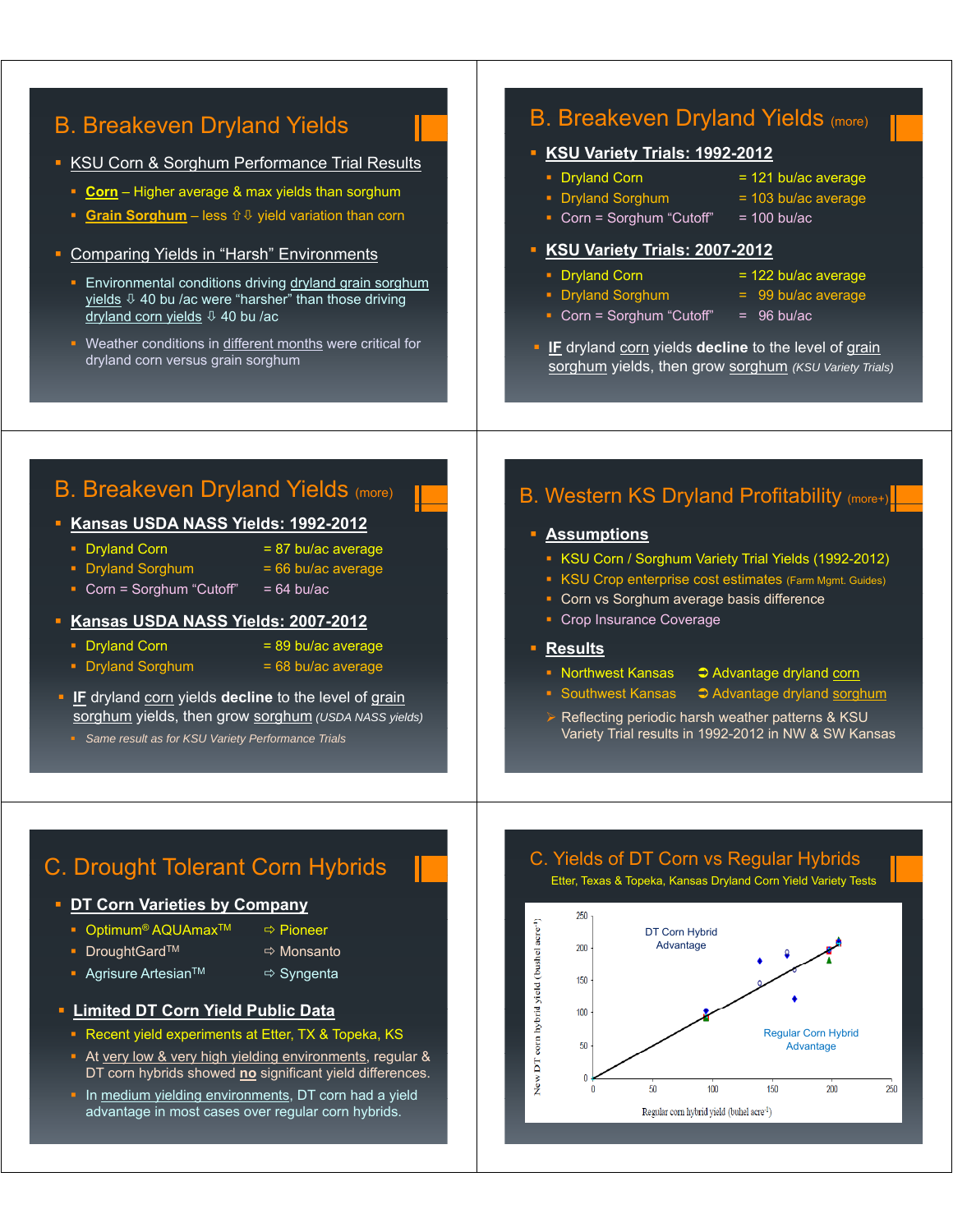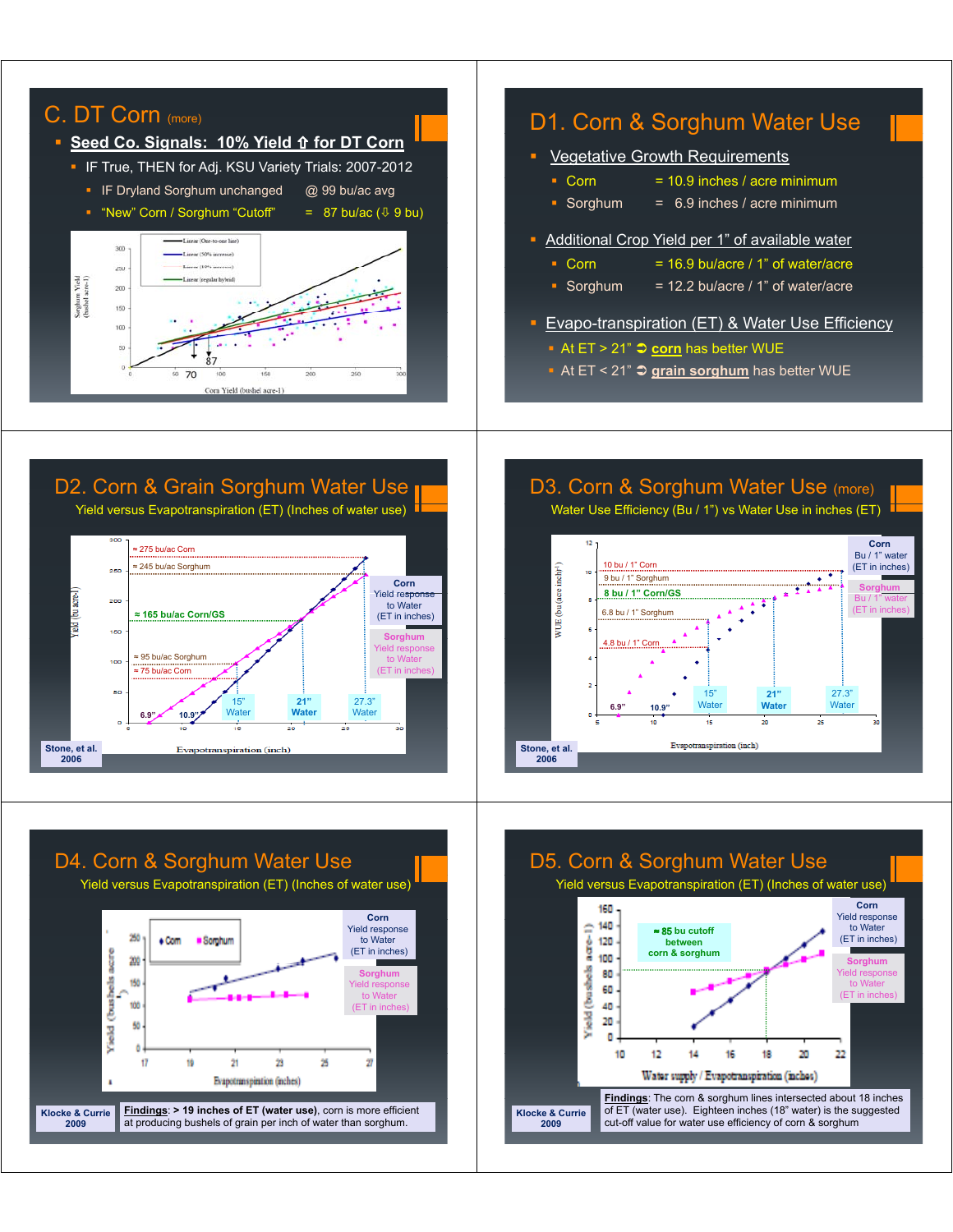### D6. Corn & Sorghum Water Use

- Stone et al. (1996) reported that Corn out-yielded Grain Sorghum at total irrigation amounts of 14" & above at Tribune, KS
	- The gain in crop yield over added irrigation water was greater for Corn over Sorghum starting at 8" applied
	- **Recommendation**: **8" of irrigation water** as a cut-off below which – Grain Sorghum is more efficient, & above which – Corn is more efficient
- Tribune's normal seasonal (Apr-Sep) rainfall ≈ 13"
	- Applied of  $8$ " + rainfall of  $13$ " = 21" of water use, which equals 21" cut-off value presented earlier for the ETyield relationship (Stone, et al – 1996)

D7. Irrigated Corn & Grain Sorghum (Golden) Maximum BMP Yields by CRD in Western Kansas 300 **<sup>249</sup> <sup>239</sup> 194 249 214 219 188 u/acre) 171 188 197 182** 150 **1 143** 150 1<mark>1 150 1150 1151 1151 1152 1153</mark> 115 **d Yield (b Irrigate** 0 **NW WC SW NC Cent SC Kansas Crop Reporting Districts Corn Max BMP Yield** Grain Sorghum Max BMP Yield

### D8. Irrigated Corn & Grain Sorghum (Golden) Maximum BMP Yields by CRD in Western Kansas

|                                                                                   | <b>NW</b><br>CRD <sub>10</sub> | <b>WC</b><br><b>CRD20</b> | <b>SW</b><br>CRD30 | <b>NC</b><br><b>CRD40</b> | Cent<br><b>CRD50</b> | <b>SC</b><br>CRD60 |
|-----------------------------------------------------------------------------------|--------------------------------|---------------------------|--------------------|---------------------------|----------------------|--------------------|
| a) Rainfall<br>Annual Avg.                                                        | 20.2"                          | 21.2"                     | 19.9"              | 25.8"                     | 26.6"                | 25.7"              |
| b) Corn-Sorgh.<br><b>Breakeven</b><br><b>Irrigation</b><br><b>Amount</b> (inches) | 4.6"                           | 6.4"                      | 8.3"               | 2.4"                      | 3.2"                 | 1.2"               |
| Total Water @<br>Breakeven Yield<br>$(a) + (b)$                                   | 24.8"                          | 276"                      | 28.2"              | 28.2"                     | 29.8"                | 26.9"              |
| <b>Corn-Sorghum</b><br><b>Breakeven</b><br><b>Crop Yield (bu/ac)</b>              | 130 bu                         | 154 bu                    | 135 bu             | 141 bu                    | 130 bu               | 115 bu             |

### D9. Irrigated Corn & Sorghum (Golden) Summary of Results by CRD in Western 2/3 of Kansas

#### **Central 1/3 of Kansas Central 1/3 of**

In NC, Central & SC Kansas, irrigated Grain Sorghum may *not* be a profitable alternative to *irrigated Corn*.

#### **Western 1/3 of Kansas 1/3 of**

In NW, WC, & SW KS, irrigated Grain Sorghum may again not be a profitable alternative to **irrigated Corn** *except* in areas of *diminished well capacity*

### E. Fall Post-Harvest Moisture Use

**Q? How much soil moisture is used by cropland in Corn & Grain Sorghum in fall-after harvest?**

- Soil Moisture Use from Black Layer to Killing Freeze Corn  $= 0.045$ " /day x days to killing freeze Sorghum =  $0.085$ " /day x days to killing freeze
- A. Freeze 2 weeks late (14 days) Corn  $= 0.045$ " /day x 14 days =  $0.63$ " soil moisture Sorghum =  $0.085$ " /day x 14 days =  $1.19$ " soil moisture
- B. Freeze 4 weeks late (28 days) Corn  $= 0.045"$  /day x 28 days = 1.26" soil moisture Sorghum =  $0.085$ " /day x 28 days =  $2.38$ " soil moisture

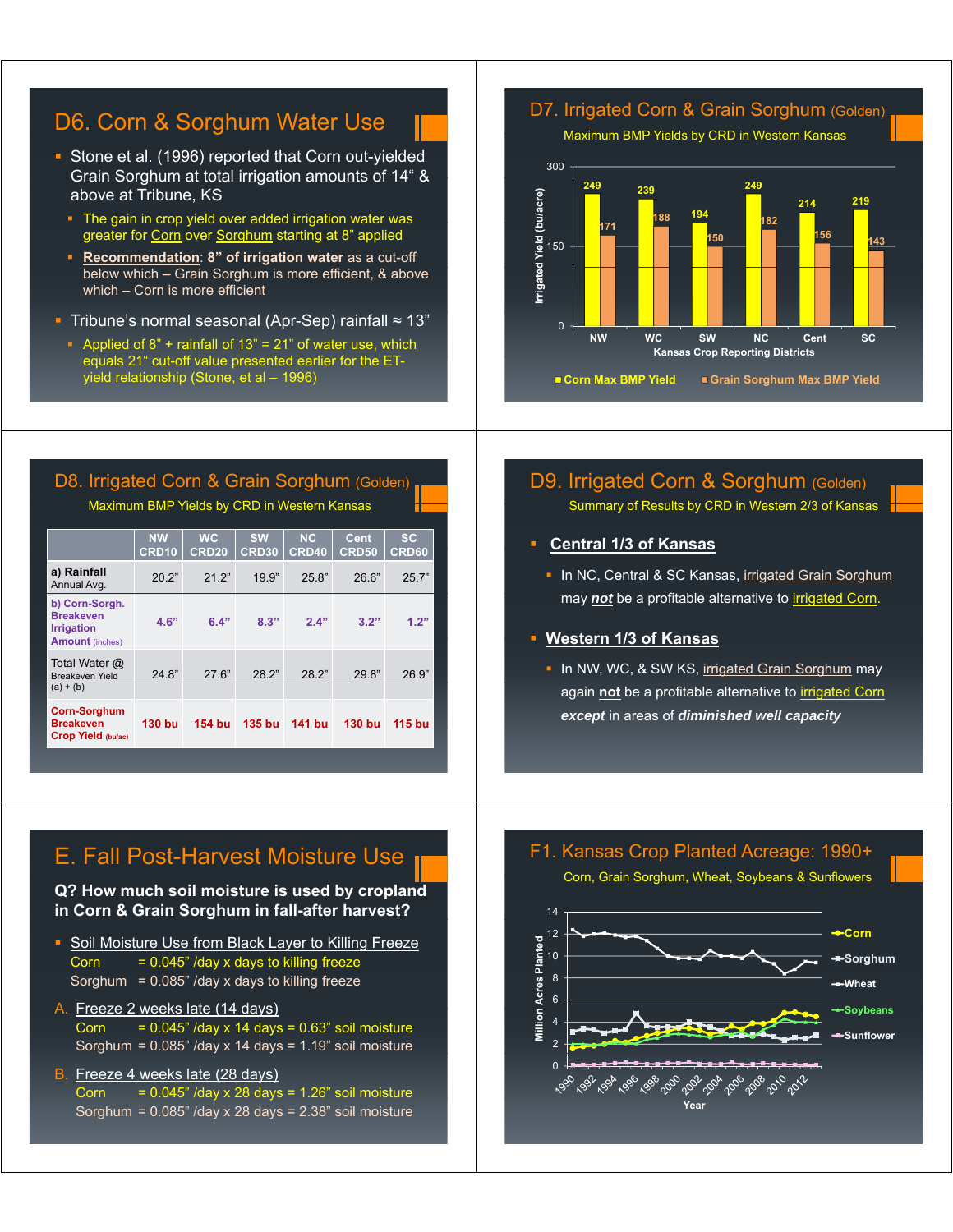







- **Corn** responded *more* than **Grain Sorghum** to N fertilizer applications of 60 to 200 lb/acre
	- For equal rates of N fertilizer applied, **Corn** responded ≈ 0.5 bu/ac/N# *more* than **Grain Sorghum**
	- Fertilizer use efficiency of **Corn** was found to be *greater* than for **Grain Sorghum** at all application rates, as long as water is not limiting
- Results from a long-term  $(1997-2006)$  N & P fertilizer use study in Tribune, KS
	- **Corn** responds to applied N & P *more* than does Grain **Sorghum** at the application levels considered

F5. Kansas Corn & Sorghum Price Trend USDA NASS Crop Price Data: 1950-2012



### G2. Corn-Sorghum Pesticide Use

- **Reasonable weed control can be accomplished in Sorghum** & **Corn** using pre-emergent herbicides
	- **Pre-emergent herbicides require adequate rainfall to be** activated  $\&$  control weeds.
		- **Without adequate rain, weeds might escape, requiring a** post-emergent herbicide application
	- Without glyphosate tolerance in **Grain Sorghum**, postemergence herbicide options to control grass weeds (in particular) are much less effective than in **Corn**
- **Corn** > **Sorghum** in herbicide use efficiency, assuming similar rates of herbicide application